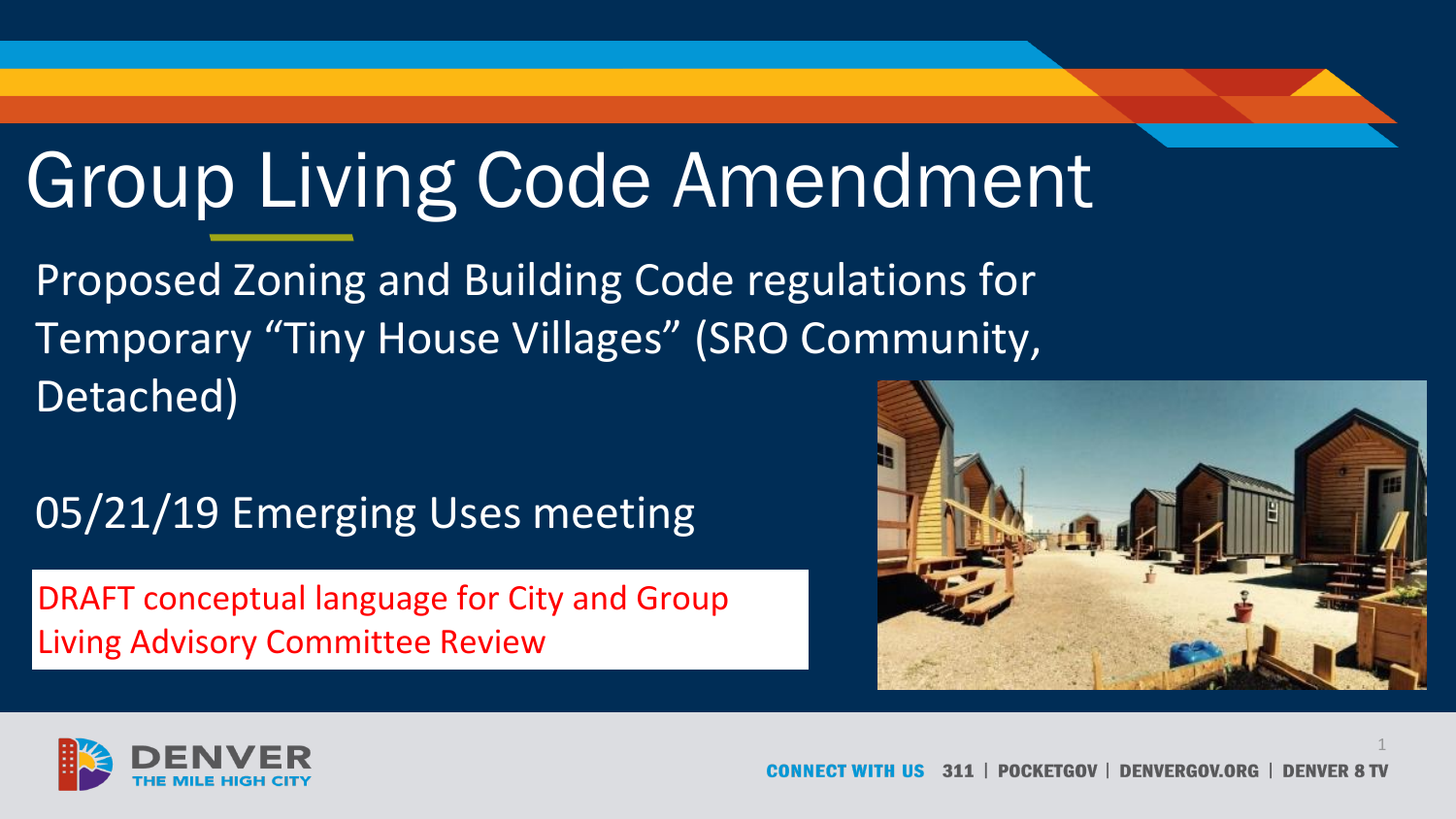# Today's Agenda

| $4:00 - 4:15$   | Welcome, Agenda and Check In                                 | Connect                                    |
|-----------------|--------------------------------------------------------------|--------------------------------------------|
| $ 4:15 - 4:30 $ | <b>Project Updates and Schedule; Meeting Goals</b>           | Catch-up                                   |
| $4:30 - 5:00$   | <b>Review of March Emerging Uses Subgroup input</b>          | Orient to now<br>and desired<br>future     |
| $ 5:00 - 6:15 $ | Review, Discussion and Recommendations: Regulation Specifics | Refine available<br>options                |
| 6:15-6:30       | <b>Gratitude, Next Steps and Close</b>                       | Close meeting;<br>orient to what's<br>next |

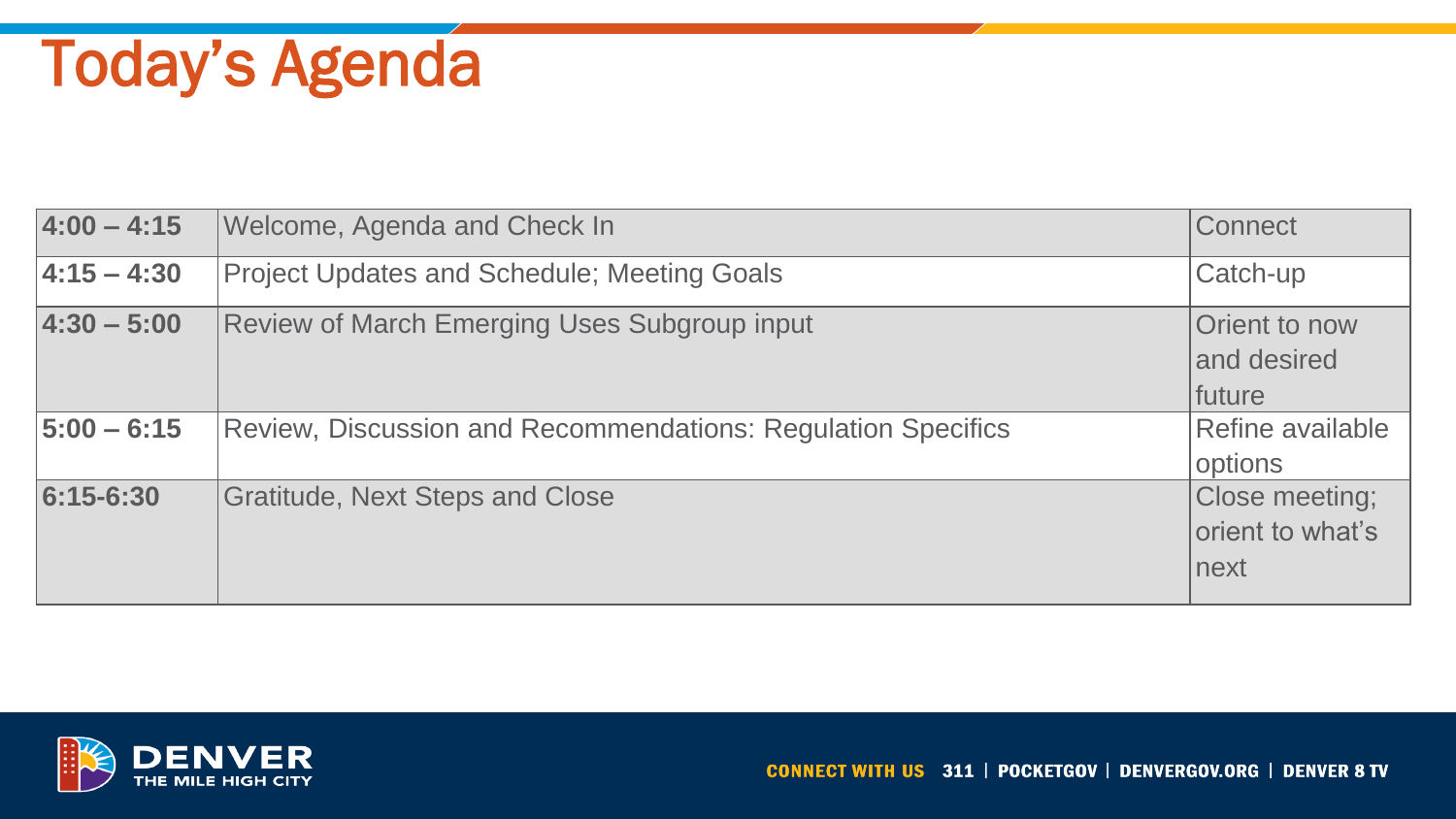## Updates since March subgroup meeting

- CM Kniech will sponsor a near-term text amendment to create a specific temporary use type for tiny home villages, with clear regulations and public processes.
- Based on GLAC Emerging Uses subgroup feedback on proposed temporary use.
- Rationale:
	- o Existing Beloved Community Village village has demonstrated successful model for housing people exiting homelessness in self-managed community
		- Several residents have moved on to permanent housing since BCV opened in 2018
	- o Funding exists for new villages.
	- Clear direction from community and adopted plans to ramp up efforts to house people experiencing homelessness.
	- o Temporary Unlisted Use permitting model has allowed for experimentation and consideration of rules by zoning, building and fire staff.
	- Fast deployment of villages requires predictable process for operators and neighbors
- Will begin official public adoption process in this summer, with expected City Council final public hearing in October.

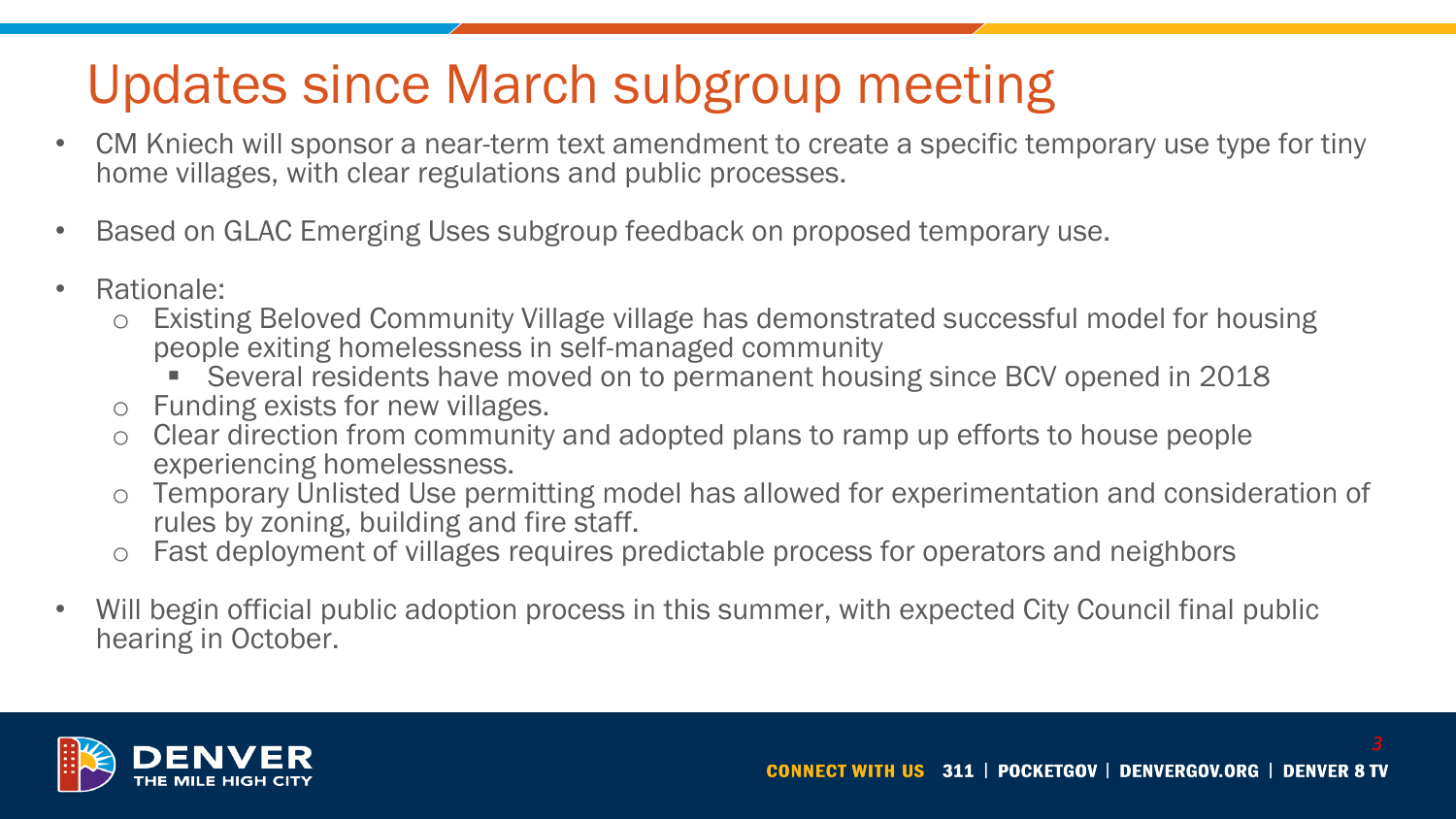### Anticipated Schedule

| <b>Month</b>    | "Tiny House Village" /Detached SRO Community       | <b>Full Group Living Code Update</b>          |
|-----------------|----------------------------------------------------|-----------------------------------------------|
| <b>May</b>      | <b>Drafting</b>                                    | <b>GLAC and Subgroup Meetings</b>             |
| June            | <b>Public Meeting, Internal Review</b>             | Project on Hold                               |
| July            | <b>Public Review Draft</b>                         | <b>GLAC and Subgroup Meetings (late July)</b> |
| August          | Planning Board (tent. Aug 7); LUTI (tent. Aug. 27) | <b>Refine and Confirm Strategy</b>            |
| September       | <b>City Council First Reading</b>                  | <b>Public Meeting (strategy review)</b>       |
| October         | City Council Public Hearing (tent. Oct. 7)         | <b>Drafting and Public Review Draft</b>       |
| November        | Implementation                                     | Planning Board, LUTI                          |
| <b>December</b> |                                                    | <b>City Council First Reading</b>             |
| January         |                                                    | <b>City Council Public Hearing</b>            |
| February        |                                                    | Implementation                                |
| <b>March</b>    |                                                    | Implementation                                |



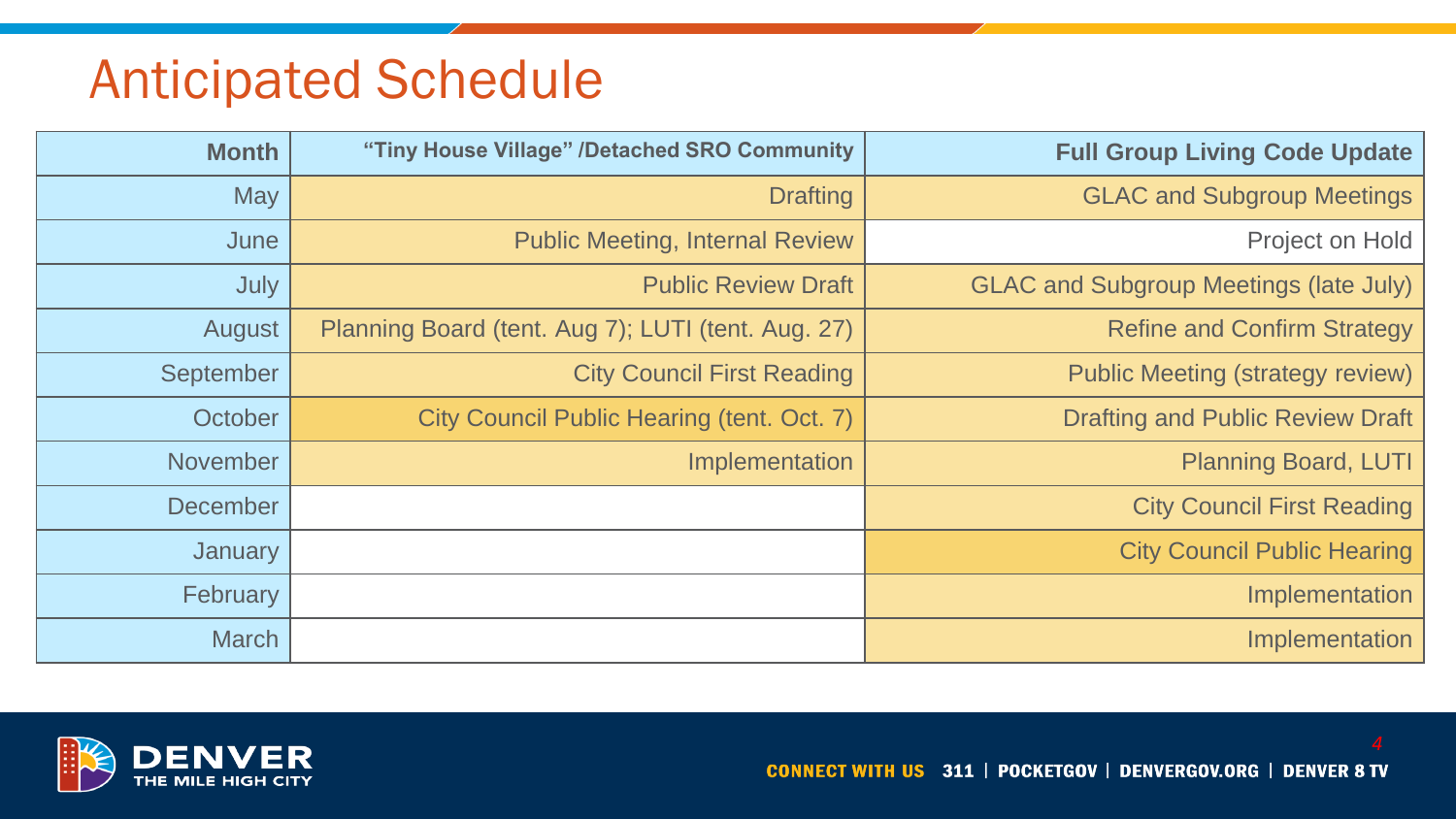### What are "Tiny House Villages?"

- Communities of small detached sleeping units arranged on a site with common facilities, such as bathrooms, kitchens and gathering areas.
- Gaining popularity as one of many "housing first" approaches for addressing homelessness.
- Can be built quickly at lower cost
- Offer opportunity for living with a self-governed community while having private space.

### Why not call them that in the Zoning Code?

- **Tiny** *Houses* as full dwelling units with kitchens, bathrooms and living space are already permitted in single- and multi-unit zone districts. Denver does not have a minimum size for a dwelling unit.
- **Tiny House Villages** being built in Denver and around the U.S. for people experiencing homelessness are different for several reasons:
	- Built as a "disaggregated" version of Single-Room Occupancy housing popular in the early 20th century
	- o "Homes" are not full dwelling units (regulated differently in Building and Zoning Codes)
	- o Shared bathroom, kitchen and common areas
	- o Provisional utilities and temporary habitable structures
	- o Flexibility on building form, density and site design standards required of permanent development by the Denver Zoning Code



**Occupy Madison Village** Madison, WI



**Whittier Heights Tiny House Village**, Seattle, WA

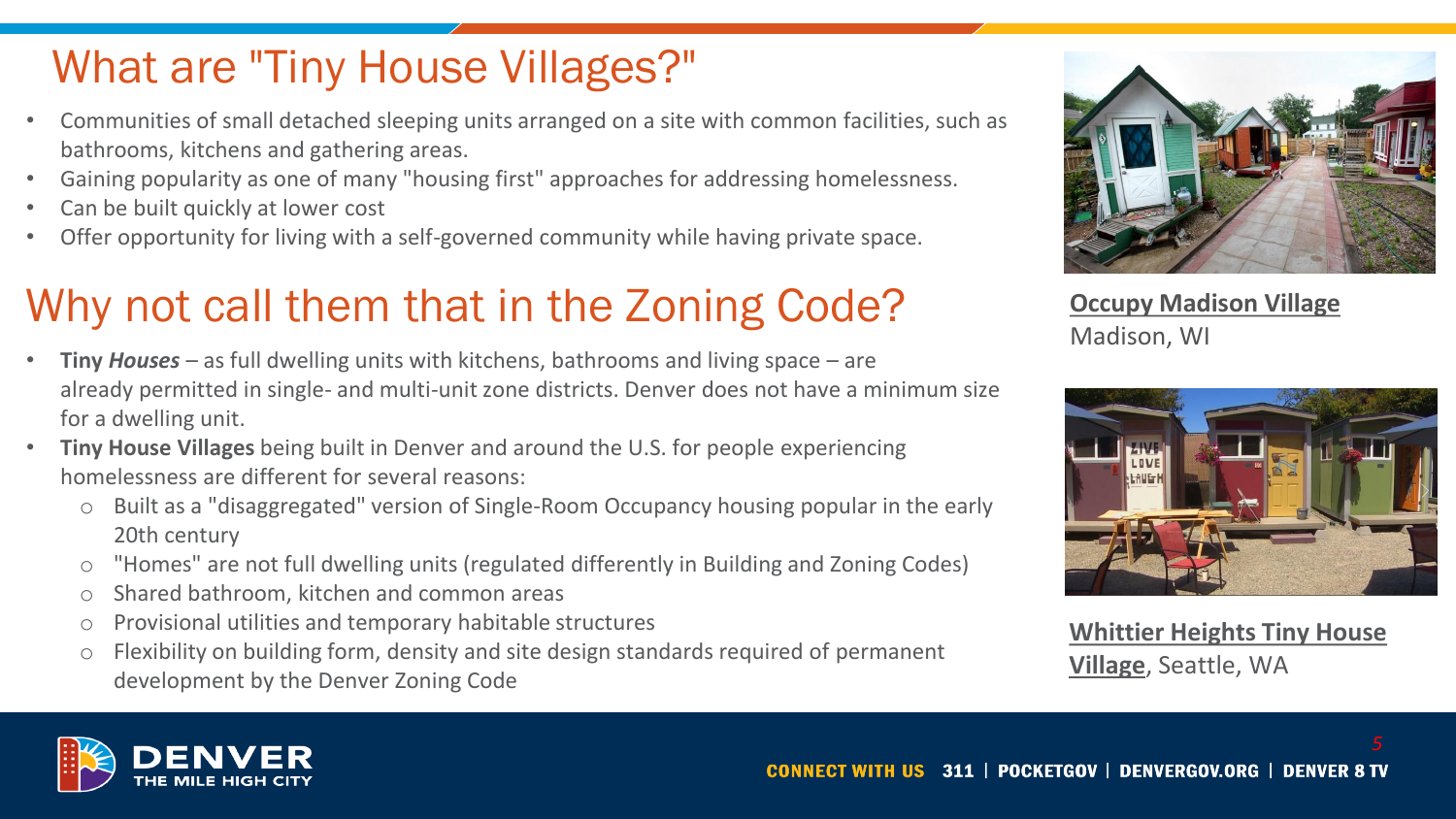# March 19 Subgroup Meeting Input

Minimum off-street parking not necessary for temporary use

• No proposed parking requirement

#### Minimum Storage:

• Contemplated, but ultimately not required based on input from GLAC and other stakeholders. Outdoor storage will be prohibited in setback and structure separation areas.

#### Clarification on "entrance," Entry Feature

- Early proposal suggested pedestrian entrances from primary street to sleeping units (since removed)
- Entry Feature: An entrance to a building, a structure, or an architectural building feature, which signals to a person how to travel from the Primary Street to the primary uses within a building.
	- Door
	- o Gate
	- o Porch or Stoop
	- Canopy

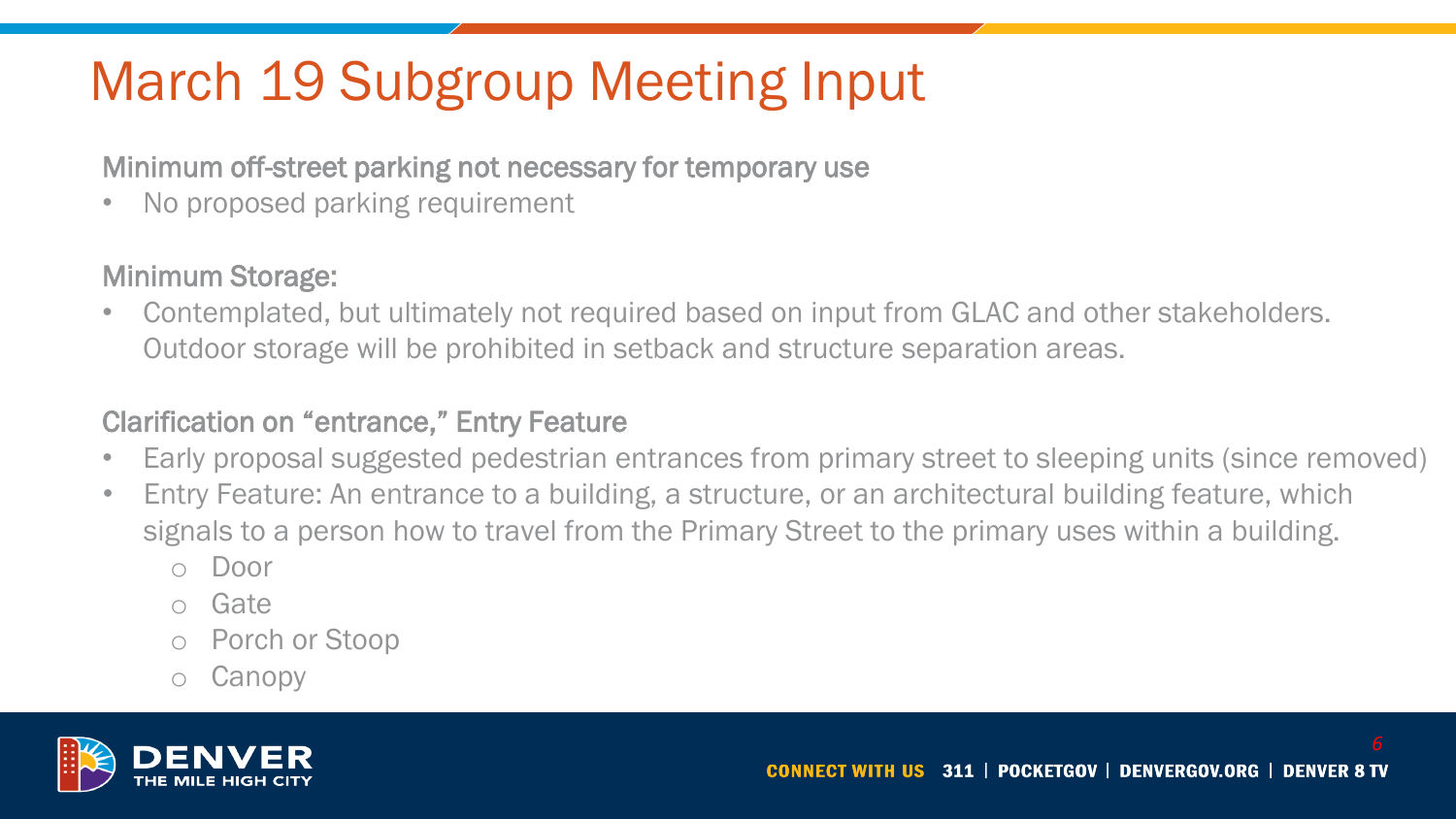# March 19 Subgroup Meeting Input cont.

#### Public Outreach/Input:

- ZPIN (Zoning Permit with Informational Notice) more appropriate for conventional permanent uses.
- proposed ZPSE (Zoning Permit with Special Exception Request) would not be appropriate
	- Public hearings not typically required for temporary uses
	- o Board of Adjustments hearing schedule would result in lengthy delay

#### Concentration of residential care facilities

- Temporary use will allow quick deployment of this use to address homelessness.
	- o Permits will have maximum duration of 4 years.
- Future permanent version may have additional requirements, such as spacing and density, to be addressed in the Group Living Project.

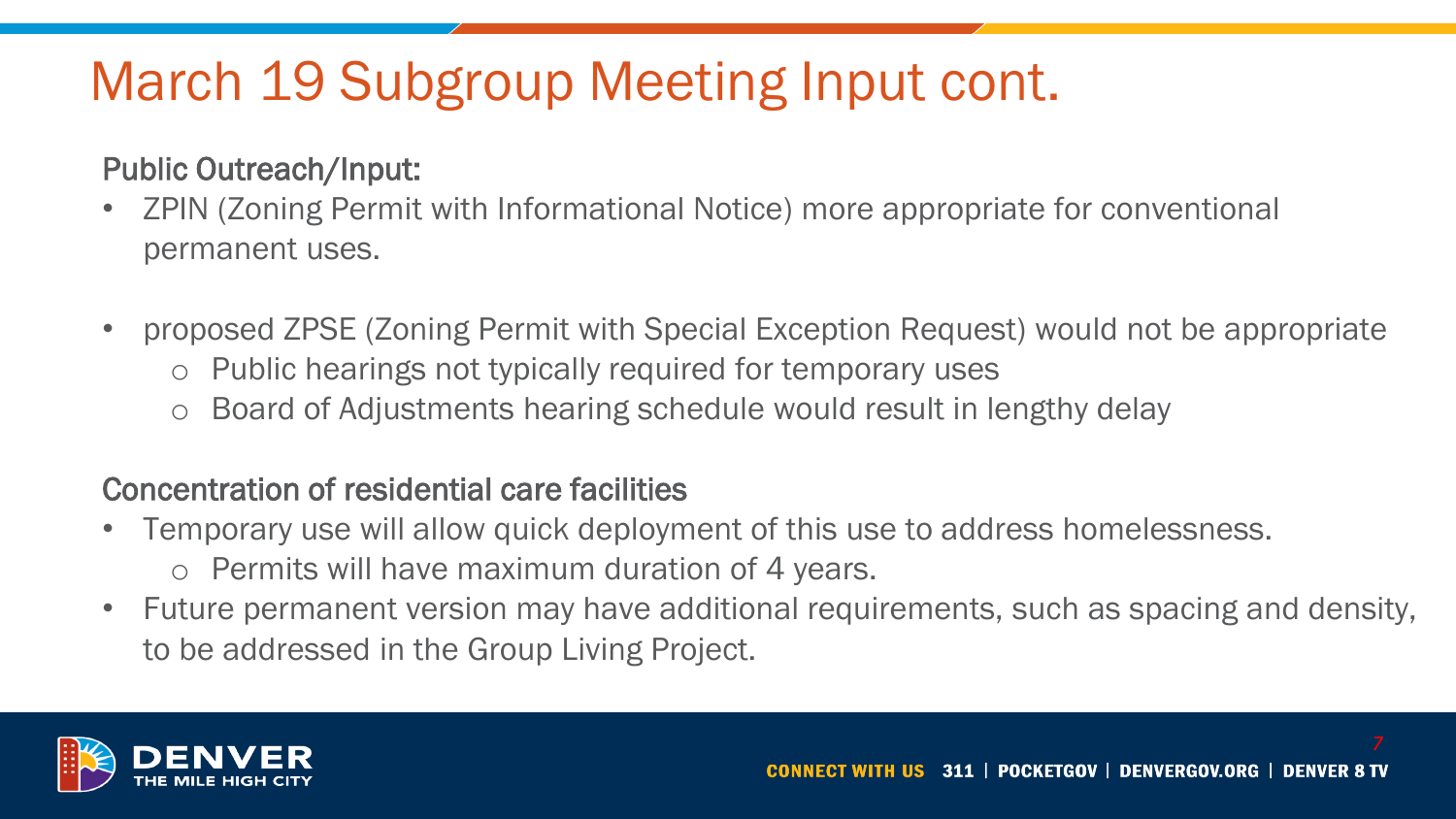### March 19 Subgroup Input: Permanent version of village use

#### **Desired Configuration for future long-term and permanent SROC/Detached uses**

- Common structures address public realm
- Meet Zone District build-to, transparency and active use requirements

#### **Will move through adoption this winter with rest of Group Living code amendments.**

#### **Subgroup suggested:**

- exploring lower intensity zone districts as land costs in multiunit districts may preclude this use.
- Analyze whether *attached* SROs would be permitted where detached model is allowed.
	- o Team will come back with analysis and recommendation.



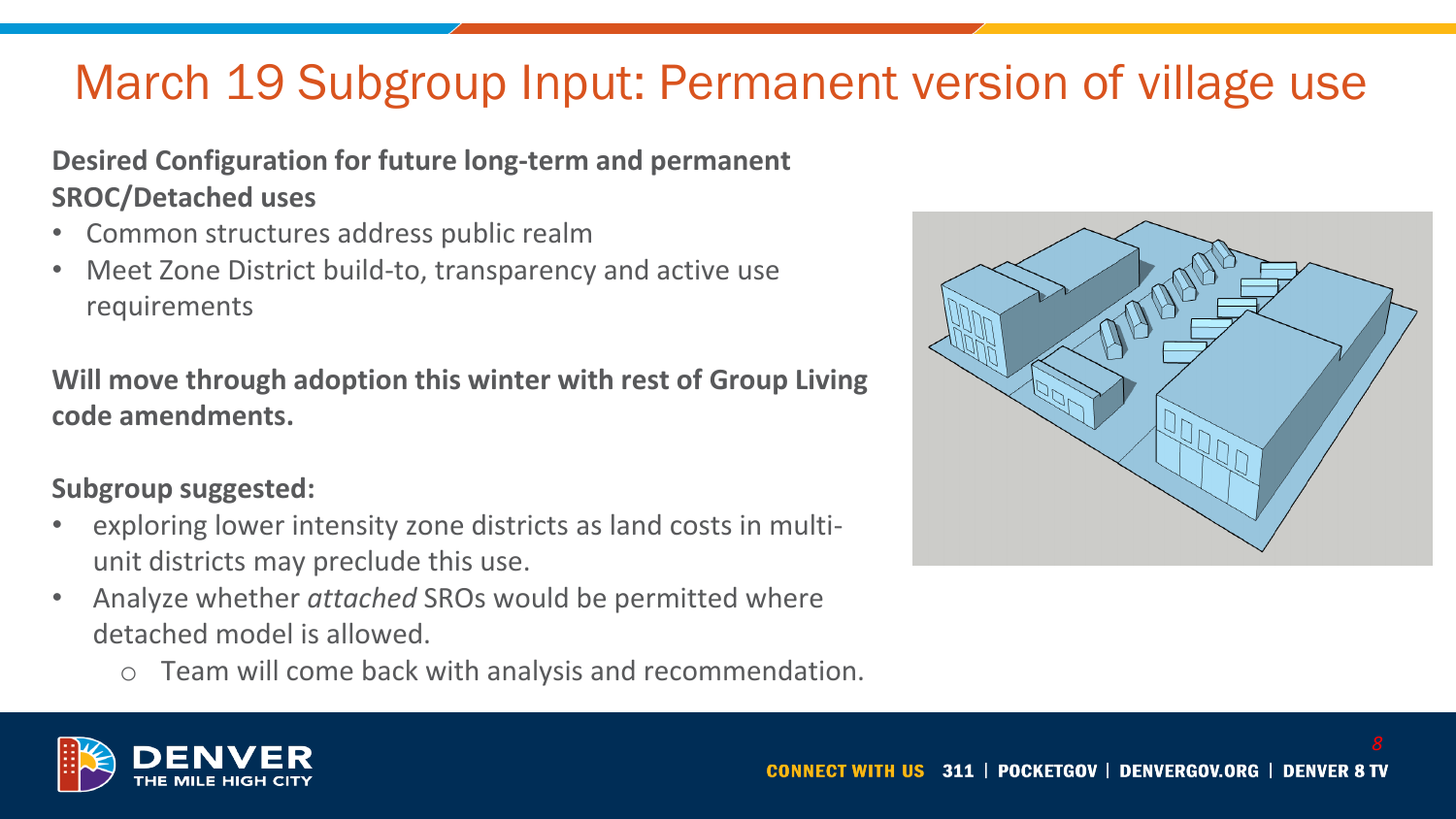### Proposed Temporary Use definition:

**Temporary Detached Single-Room Occupancy (SRO) Community:** The residential occupation of multiple detached temporary buildings containing only sleeping units and located on a single zone lot, combined with one or more separate temporary buildings containing common eating, bathing, toilet and gathering facilities. Residents of the use are previously homeless persons.



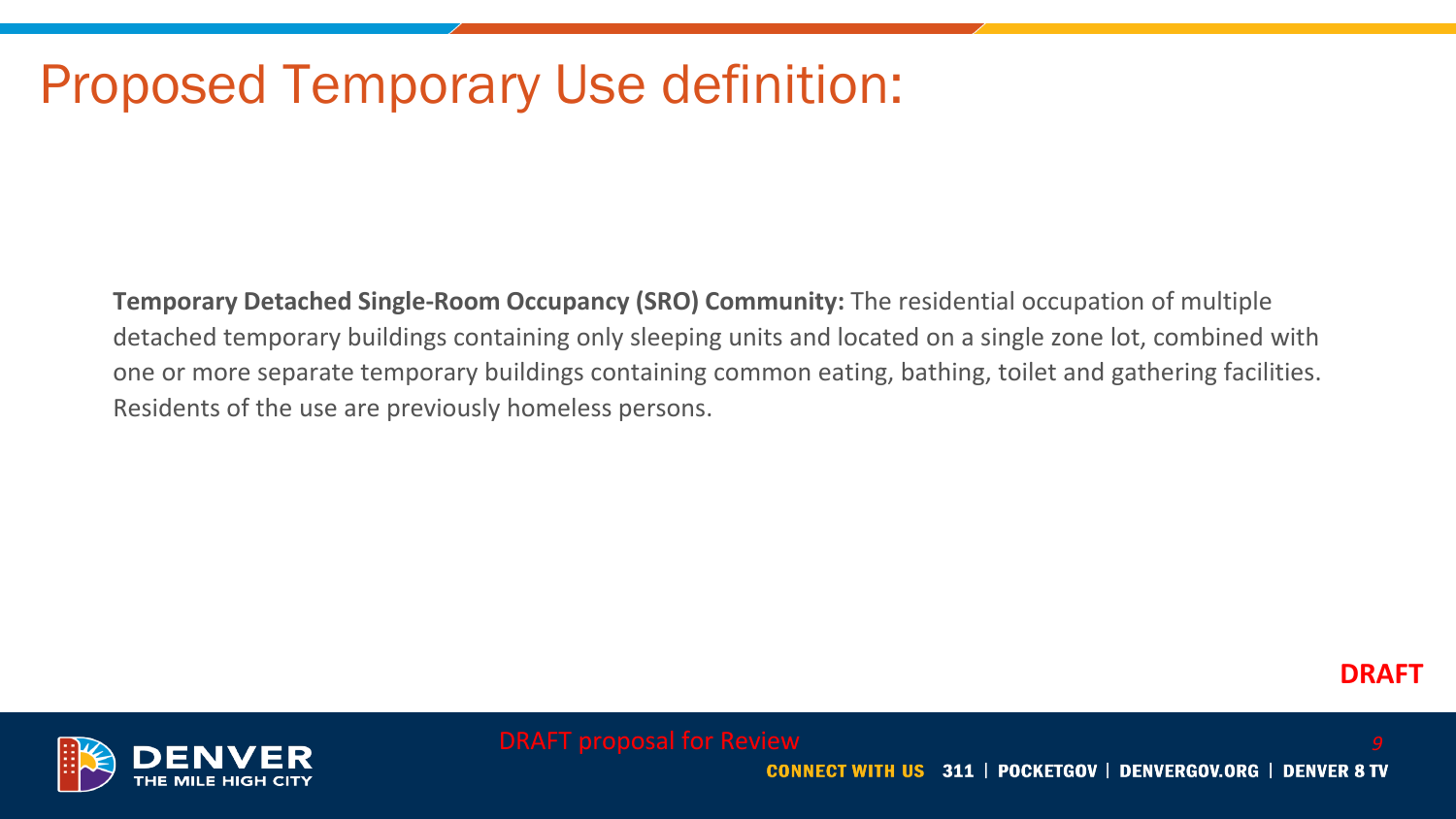### Temporary Use Permit: Proposed Applicant Requirements

- Operational Plan setting forth details of specific project (details next slide)
- Community Information Meeting required
- Site Plan demonstrating compliance with siting and design standards, etc.



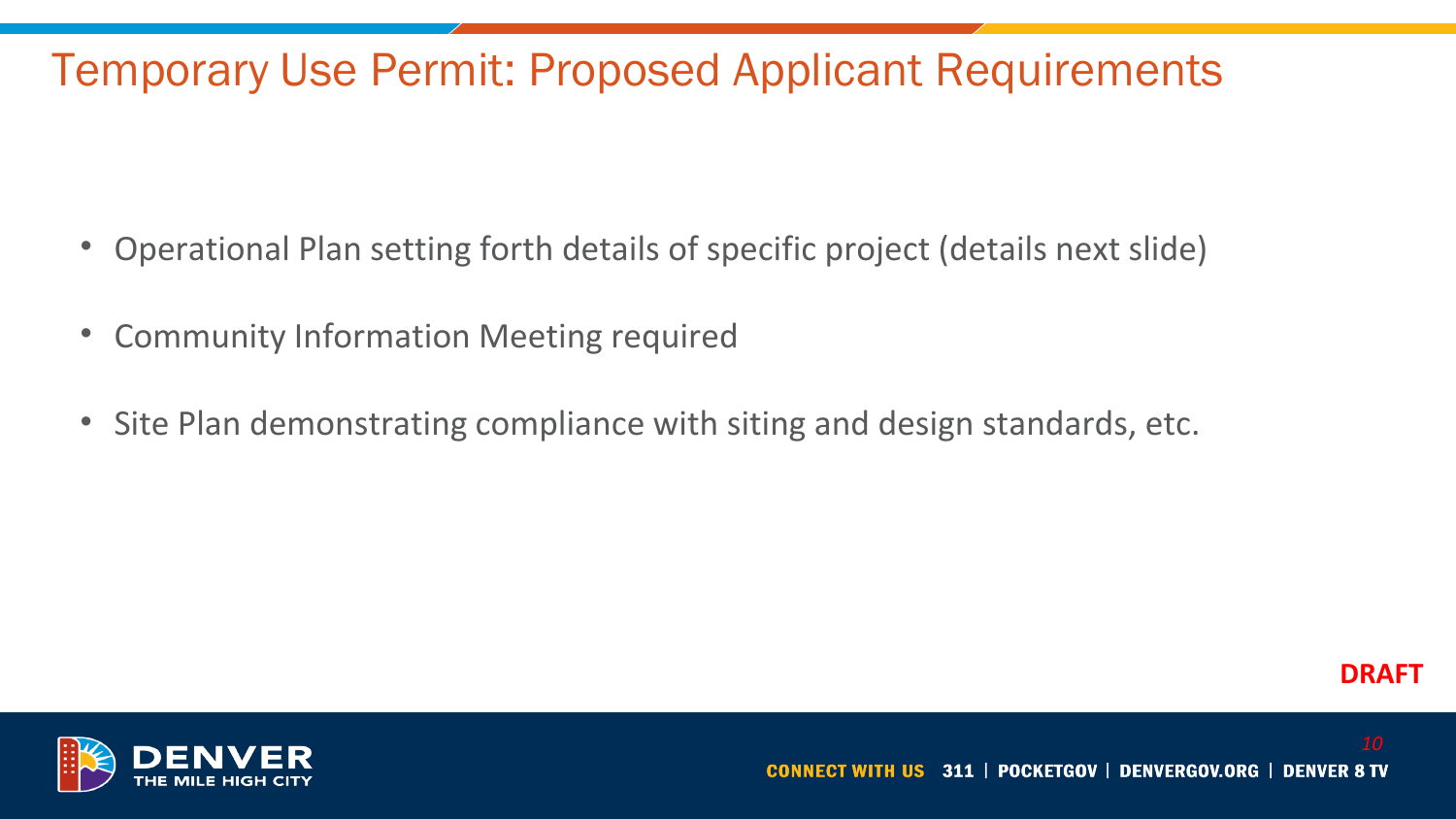# Operational Plan Requirements

Operational Plan requirements will be published in a guide on the CPD website, and will include:

- Resident qualifications and selection process;
- Security for residents and adjacent properties;
- Property maintenance plan;
- Transportation provided for residents, as applicable;
- Provision of housekeeping facilities and services for residents (e.g. laundry services, health care, etc.);
- Community governance and procedures for violators;
- A single point of contact in case of emergency;
- Mitigation of potential impacts to surrounding properties, such as impacts from potential noise, outdoor lights, littering, and pets; and
- Commitments in place to occupy the subject property and to remove the use upon expiration of permit timeframes, unless such time is extended through amendment of the Denver Building Code and/or Denver Zoning Code. **DRAFT**

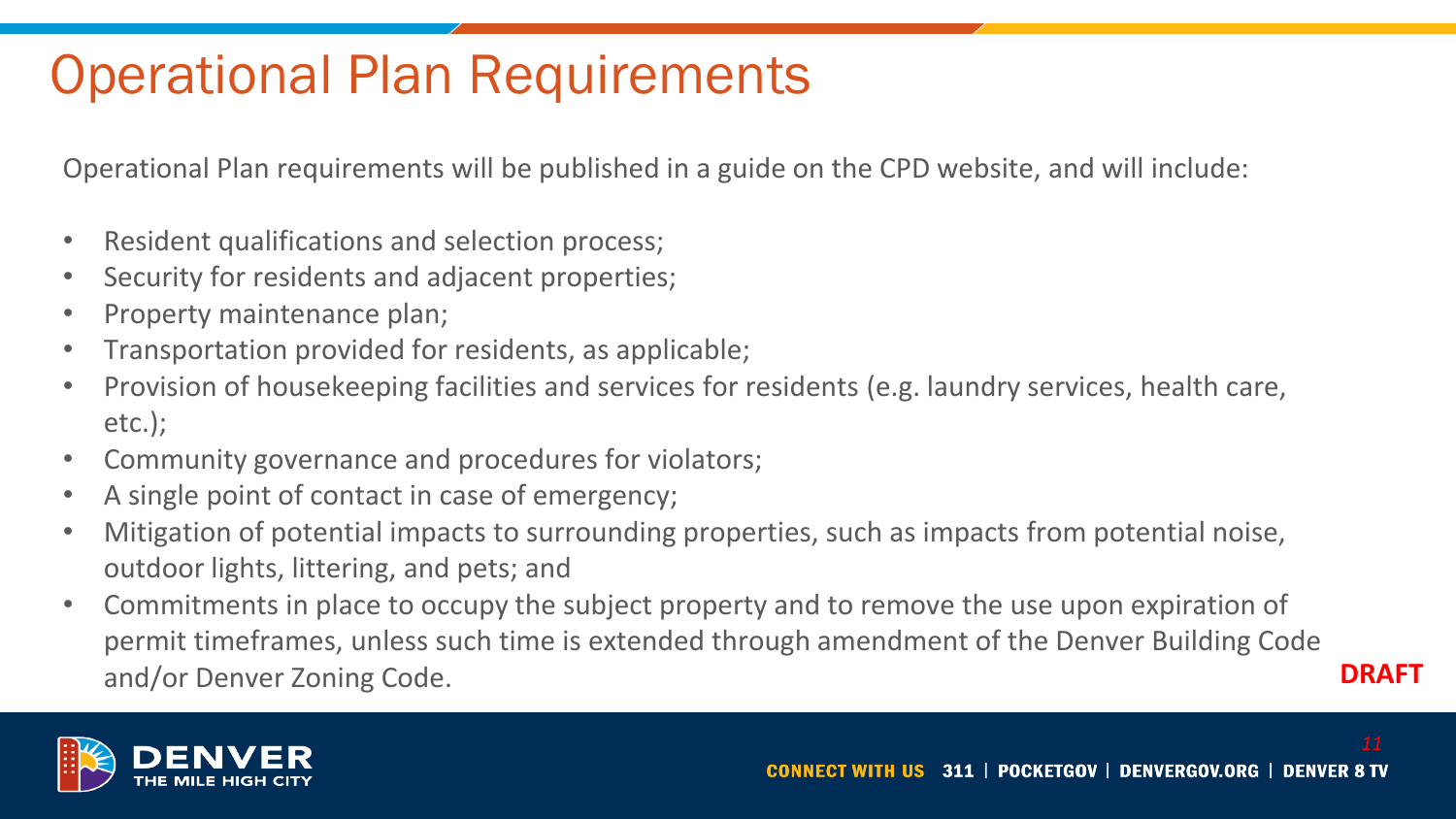# Zoning and Building Requirements

| <b>Primary Street Setback</b>            | 20 feet in SU, TU, RH; per shallowest Zone District minimums<br>elsewhere |              |
|------------------------------------------|---------------------------------------------------------------------------|--------------|
| Side Interior, Side Street, Rear Setback | 5 feet                                                                    |              |
| <b>Building Separation</b>               | Per Building and Fire Code (typically 10 feet)                            |              |
| <b>Foundation</b>                        | Required (may be relocatable)                                             |              |
| <b>Entry Feature</b>                     | Required on common use structures if located near Primary Street          |              |
| <b>Over-height privacy fence</b>         | Allowed with permit (1/4 of area above 4 feet must be transparent)        |              |
| <b>Parking</b>                           | No minimum parking required                                               |              |
| <b>Sleeping Unit Size</b>                | Min. 70 square feet                                                       |              |
| <b>Number of units permitted</b>         | Determined by building separation, lot size, etc.                         |              |
| <b>Occupants per Sleeping Unit</b>       | Two                                                                       |              |
| Accessory Uses (pets, gardens, etc.)     | Follow typical residential use regulations                                | <b>DRAFT</b> |

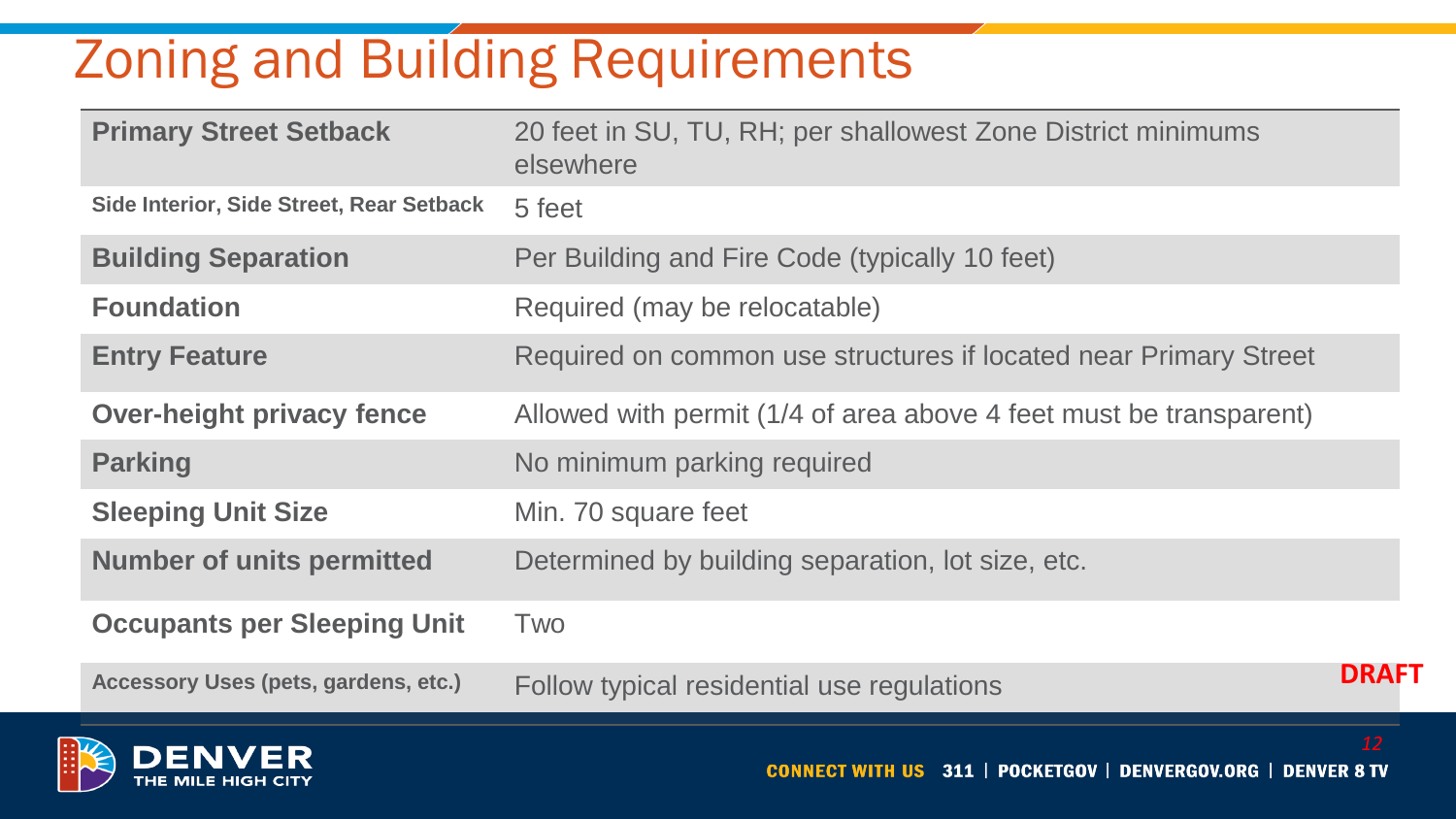### Permitted Zone Districts

- **Single-Unit, Two-Unit, Row House:**
	- o Permitted only in combination with a primary civic/public/institutional use
		- ➢ Community Centers
		- ➢ Fire Stations
		- ➢ Cultural Facilities (museums, libraries, etc.)
		- $\triangleright$  Schools
		- ➢ Churches
		- ➢ Clubs or Lodges
	- o Community Information Meeting required
- **All other Zone Districts (except Open Space-)** o Community Information Meeting required
- **Open Space**
	- o Not Permitted